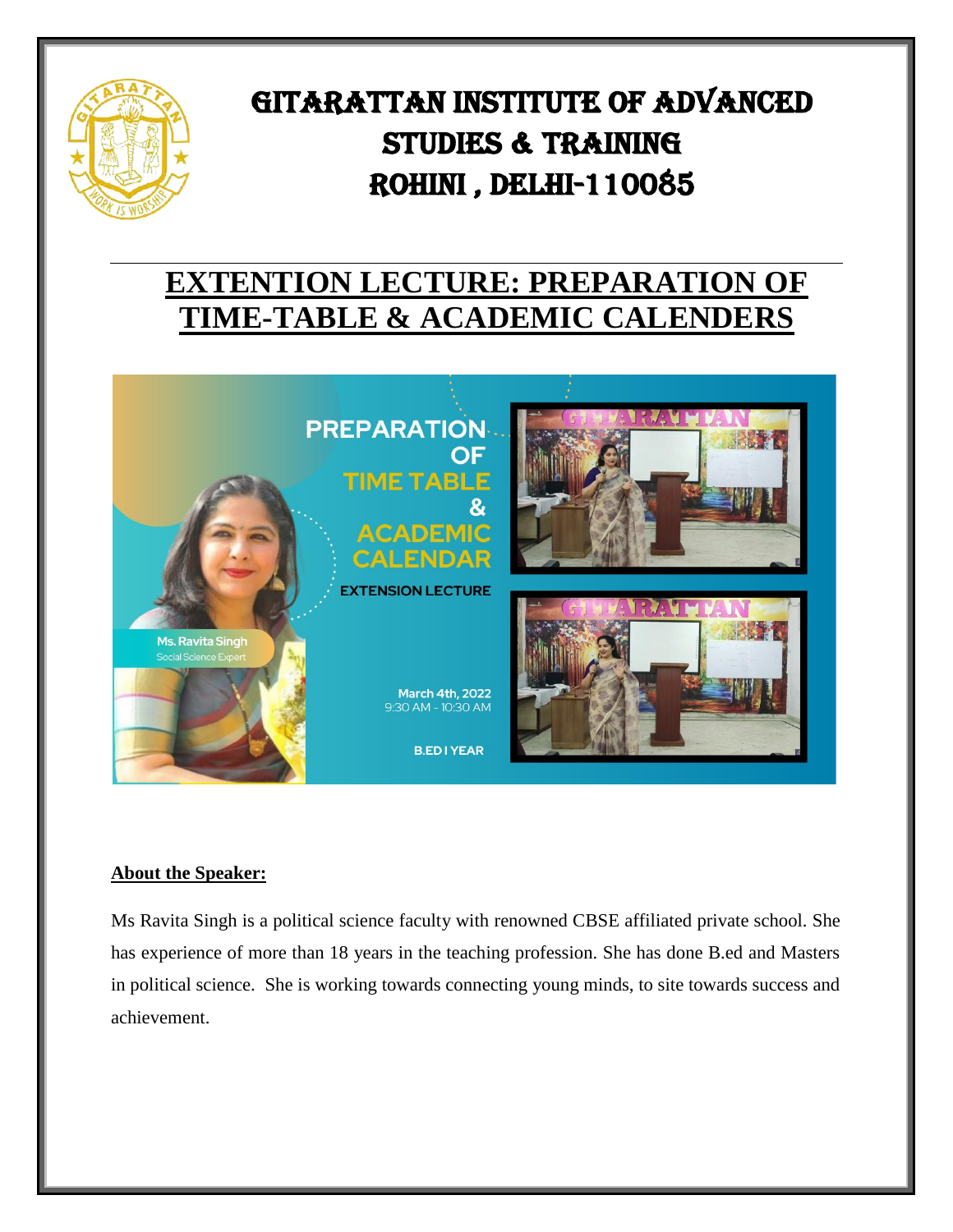#### **Introduction:**

As a new academic year begins, it's unlikely that a teacher has to plan revision timetable to achieve the potential & Learning goals of your classroom .By managing time properly from the start of the academic year, one has a better chance of knowledge being stored in their long-term memory, making it easier to accurately recall during exams and assignments.

Understanding its importance GIAST is organizing **an Extension lecture with** Ms. Ravita, a Social Sciences Expert & an experienced faculty of the CBSE-affiliated renowned School.

#### **Time-table Management Preparation**

Time table preparation is the most important part of an academic year. Before one frames the timetable one should know what the difficulty level of the subject is. So , whenever a timetable is formed all difficult subjects should be placed before the timetable, but if they are not placed, no worries one can be placed immediately after the lunch break as the energy level is high at that point and it should be channelized for a difficult subject. Another point she said is that two difficult subjects should not be placed together; similarly, two language subject should not be placed together as they are refreshing subjects.

One should take into consideration co-curricular subjects like art, music, dance, sports as they are again the filler subjects and are they one which refreshes students so after every two subject one should have any of the filler subjects. This will make the timetable, the best one.

If for example time table has a hard subject like math's in the last lecture, so the teacher should make students comfortable first, then start teaching, also the teacher should have a repo with students.

#### **Academic Calendar Management Preparation**

The academic calendar is an important part of the school, although in public school separate management is there but how it is prepared. First of all look at what is happening all around, one